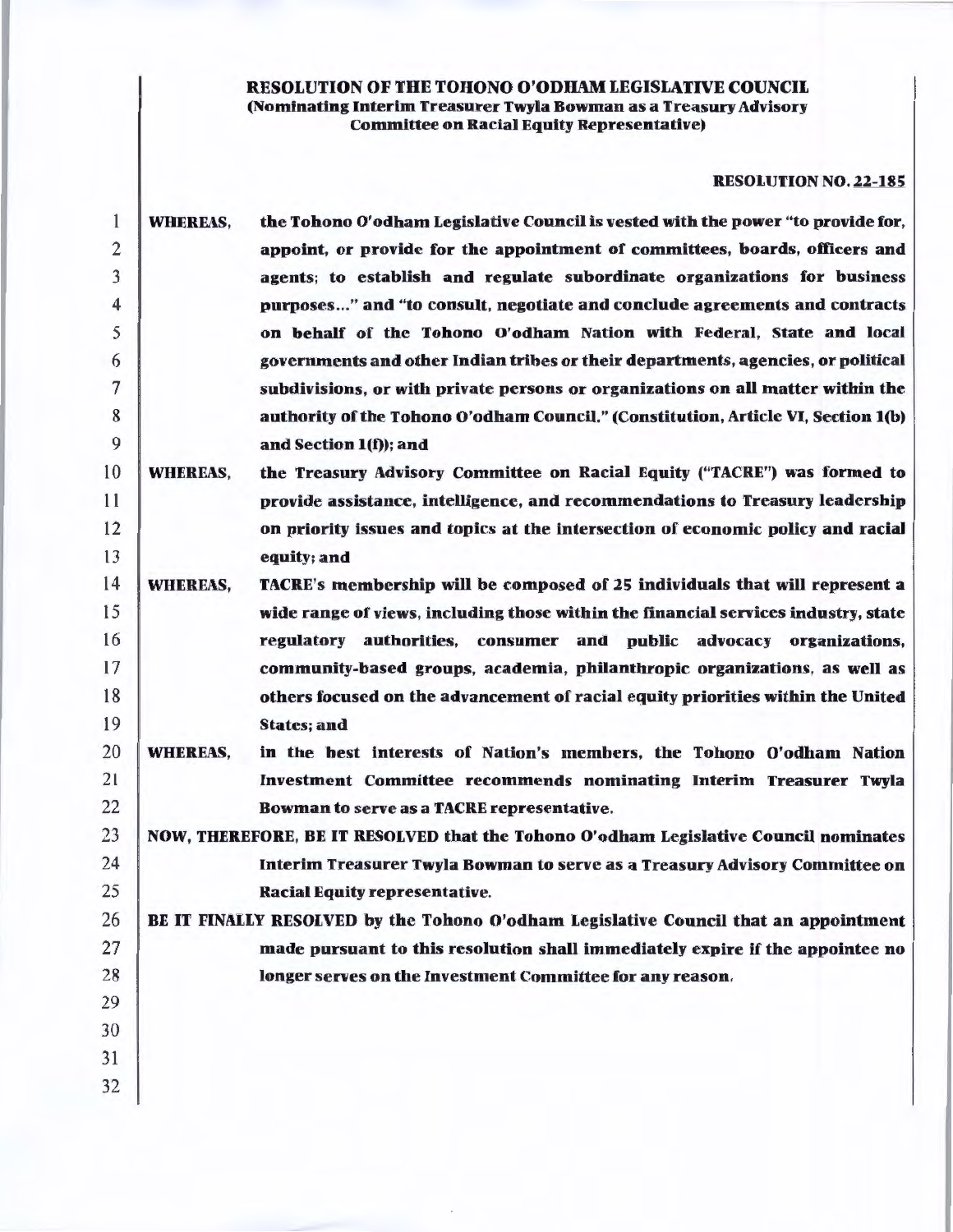RESOLUTION NO. 22-185

(Nominating Interim Treasurer Twyla Bowman as a Treasury Advisory Committee on Racial Equity Representative) Page 2 of 3

The foregoing Resolution was passed by the Tohono O'odham Legislative Council on the  $13^{TH}$ day of MAY. 2022 at a meeting at which a quorum was present with a vote of 1.655.80 FOR; 1,562.20 AGAINST: [01] NOT VOTING; and [04] ABSENT, pursuant to the powers vested in the Council by, Article VI, Section 1(b), Section 1(f) of the Constitution of the Tohono O'odham Nation, adopted by the Tohono O'odham Nation on January 18, 1986; and approved by the Acting Deputy Assistant Secretary- Indian Affairs (Operations) on March 6, 1986, pursuant to Section 16 of the Act of June 18, 1934 (48 Stat.984).

TOHONO O'ODHAM LEGISLATIVE COUNCIL

mothy Joaquin, Legislative Chairman , 2022

ATTEST:

Evonne Wilson, Legislative Secretary

day of  $.2022$ 

 $d$  for approval, to the office of the Chairman of the Tohono O'odham Nation on the  $1+$  day of  $1+4$  ay  $-$ , 2022 at  $-$ 1.  $\sim$  o'clock,  $-$  .m., pursuant to the provisions of Section 5 of/Article VII of the Constitution and will become effective upon his approval or upon his failure to either approve or disapprove it within 48 hours of submittal.

TOHONO O'ODHAM LEGISLATIVE COUNCIL

imothy Joaquin, Legislative Chairman

 $\sqrt{q}$  APPROVED on the  $\frac{1}{\sqrt{q}}$  day of  $\frac{1}{\sqrt{q}}$   $\frac{1}{\sqrt{q}}$  . 2022  $[ ]$  DISAPPROVED at  $2\sqrt{ }$  o'clock

NED NORRIS, IR., CHAIRMAN TOHONO O'ODRAM NATION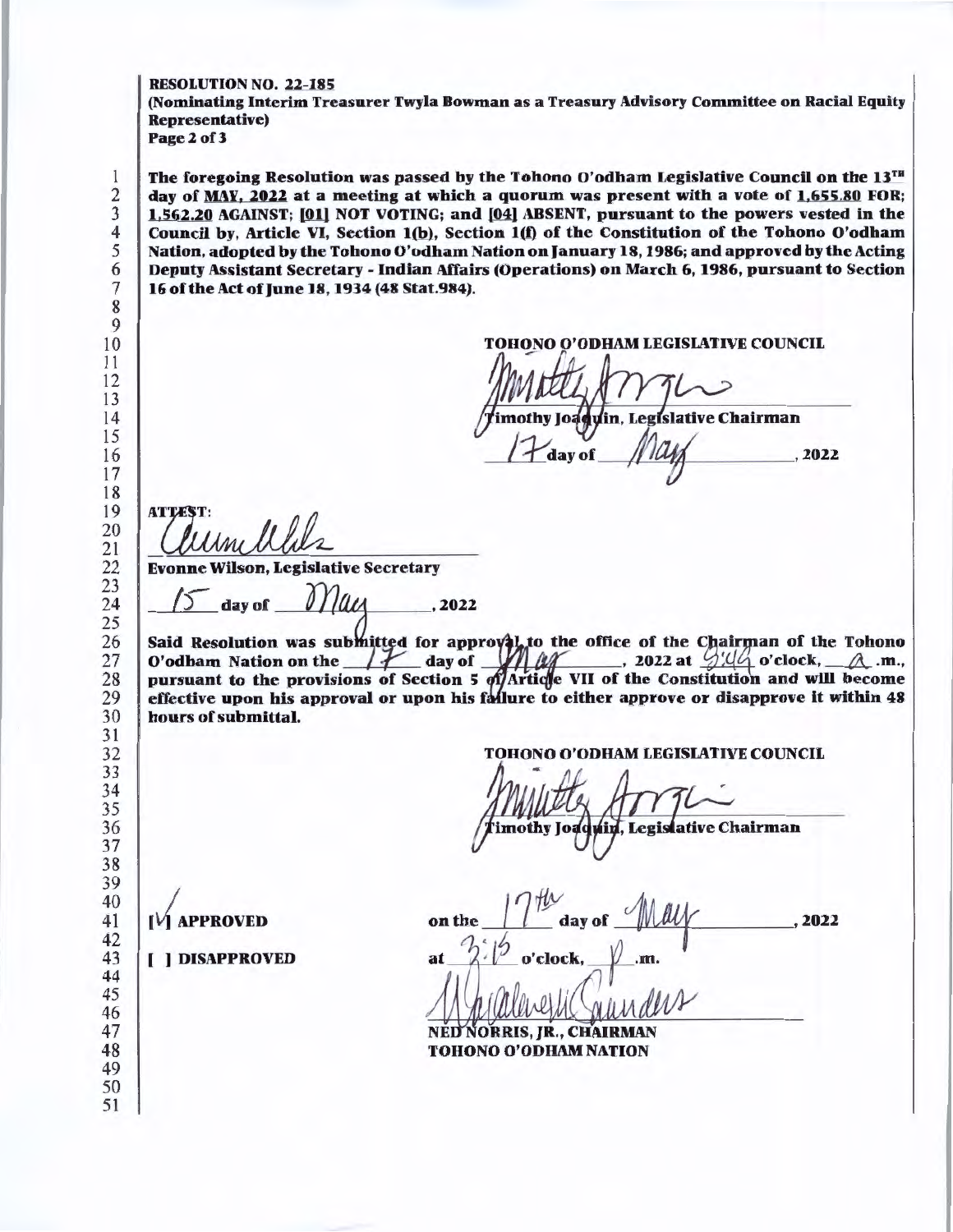#### RESOLUTION NO. 22-185

(Nominating Interim Treasurer Twyla Bowman as a Treas ury Advisory Committee on Racial Equity Representative) Page3of 3

1 Returned to the Legislative Secretary on the <sup>J</sup>J day of l <sup>2022</sup> , at Q: l/7o'clock,--f- ·m·

Evonne Wilson, Legislative Secretary